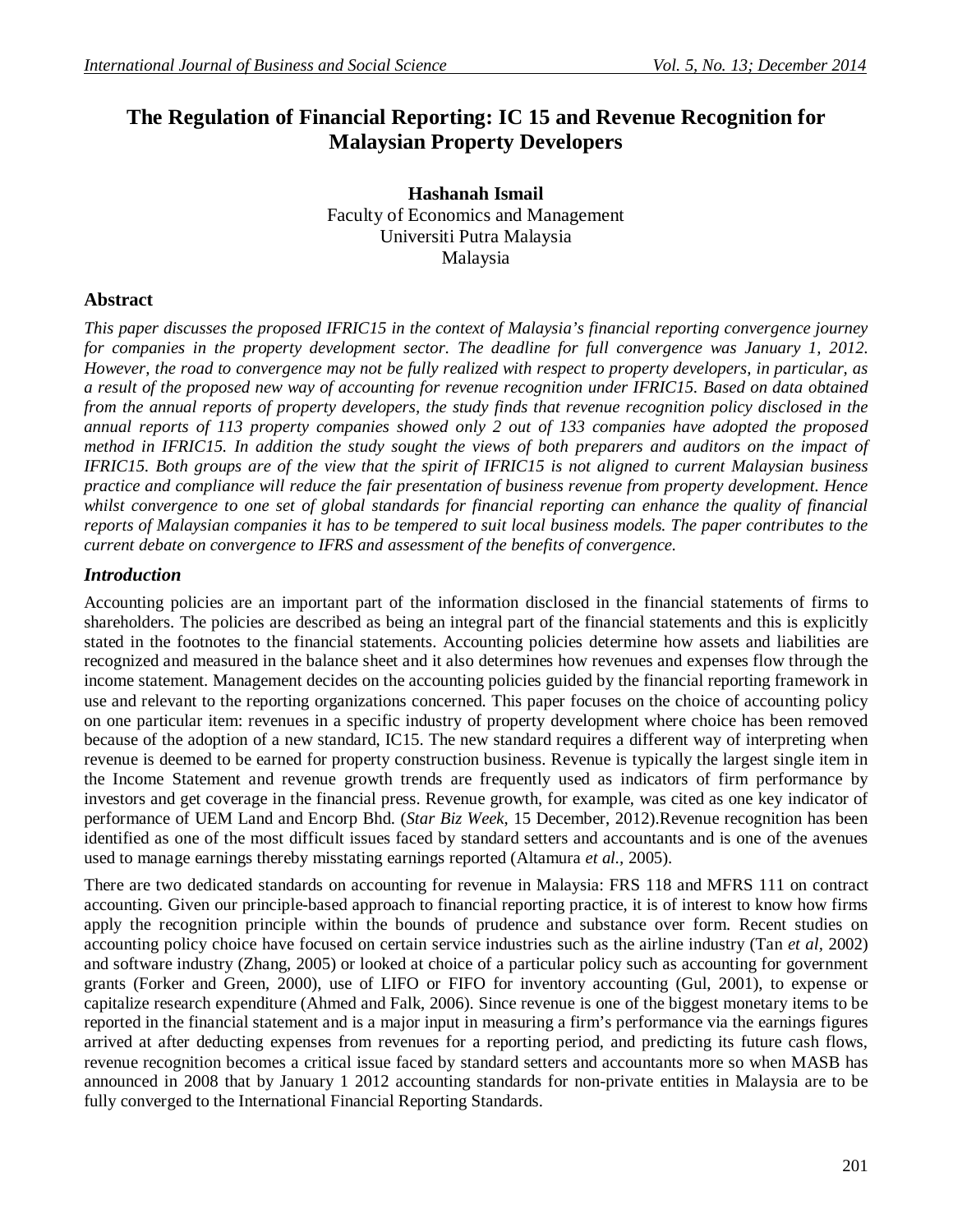One critical component of revenue accounting under accrual basis accounting is the recognition of when revenue is deemed earned and flows through the financial statement. Although FRS 118 on revenue provides certain criteria for revenue recognition, it requires judgment on the part of preparers to decide "when" is it appropriate to recognize that revenue is deemed earned. Timing of recognition of revenue could result in revenues being recognized too early or too late causing revenue reported to be misleading. Leavitt (1998) has stated that one of the leading causes of earnings management is early recognition of revenue. In the journey to full convergence by 1.1.2012, revenue recognition has met a hiccup in IC 15 on revenue recognition for property developers in that completed contract should replace percentage of completion method to recognize property development revenue. Despite the importance of revenue recognition in general and revenue recognition timing in particular, there is little empirical research on accounting policy choice on revenue recognition, in particular, the mandatory change in accounting policy for revenue recognition imposed by migrating to a new reporting framework in Malaysia. Hence how do preparers and auditors view this new rule for revenue recognition in property development? By solely focusing on property development, this study removes any variable due to industry factor, thus resulting in a more powerful analysis of the study. This paper therefore makes a small contribution to the gap in the literature on revenue recognition policy of a specific sector when change in accounting policy is mandatory. The rest of the paper is structured as follows: literature on financial reporting framework is briefly described followed by the literature on accounting policy choice. The paper then describes how data was collected and analyzed. The paper then discusses the findings and finally concludes.

# *Literature Review*

#### **Accounting Standards in Malaysia**

International Accounting Standards reached the Malaysian shores since 1978 when certain selected standards were incorporated as approved accounting standards in Malaysia. In 1997 accounting standards gained legal standing when the Financial Reporting Act created the Malaysian Accounting Standards Board (MASB) giving the Board the sole authority to issue and approve Accounting standards in Malaysia. In 2005 MASB standards were renamed Financial Reporting Standards (FRS) and in 2006 MASB introduced two categories of standards: one for private and another for non-private entities. A year later all FRS were made identical to the International Financial Reporting standards (IFRS) and in 2008 MASB announced that by 1.1.2012 the financial reporting standards will fully converge to IFRS. Thus MASB gave a warning three years in advance for affected organizations to prepare for full convergence. Beginning 1.1.2012 MASB has introduced a new reporting framework called the Malaysian Financial Reporting Standards Framework (MFRS framework) to reflect a new FRS-compliant framework. Until and unless organizations comply with the entire FRS approved, they cannot state that their financial reports are MFRS compliant. Despite the full convergence target date to be 1.1.2012, IC15 on *Agreements for the construction of Real Estate* issued by the London based International Accounting Standards Board (IASB) which superseded FRS 201 and FRS 204 suddenly threw a spanner in the convergence work because IC15 will change the accounting policy of property developers' revenue recognition method from one of gradual stage by stage method to that of full recognition only when the project is completed.

The concern expressed by property developers was that it may not portray the essence of sell and build business model practiced by Malaysian property developers.IC15- Agreements for the construction of Real Estate is MASB's reproduction of IFRIC 15 (International Financial Reporting Interpretations Committee on real estate development) from IASB. Initially IC 15 was to have been implemented beginning July  $1<sup>st</sup>$  2010 to standardized revenue recognition among property developers. It requires entities to determine whether the sale and purchases agreements are construction service contracts or sale of goods based on certain criteria. IC 15 also proposed that revenue is recognized only at the point the constructed goods are delivered to the customers. In Malaysia, property developers apply the percentage of completion method in recognizing revenue. Hence IC15 brings about a big change in revenue recognition and therefore turnover reported for property developers. The negative responses to the proposed IC 15 requirements resulted in a delay to the implementation date pushing it further to another two years to 2012 in order to give more time to the stakeholders to deliberate on the implications of IC15. In Malaysia property developers practice sell-then build construction properties. Before construction begins a plan is submitted to the relevant authorities. Models of the proposed construction are made and a launch to the public follows. The public buyers will pay cash upfront before the physical properties are completely built.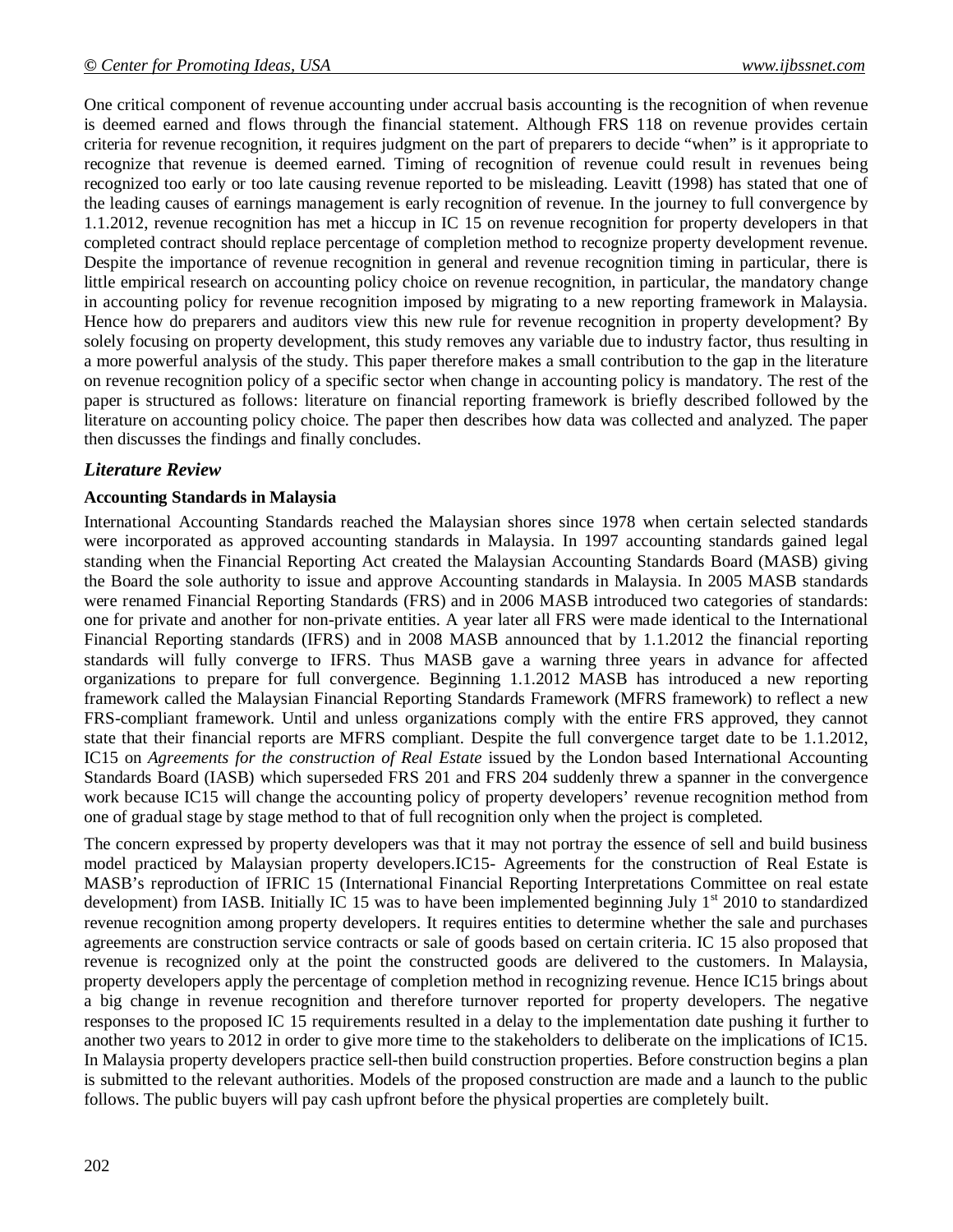Such projects take longer than a year to complete so every year a certain portion of the project is measured in order to assess the sales and expenses of the partially completed projects or constructions. If IC15 is adopted, then no revenue can be reported every year until the year the project is completed.

In response to the concern by the property developers MASB made exception to this sector and allowed them to defer adopting MFRS in 2012. Thus the financial reporting framework in 2012 has a dual framework for nonprivate entities: one with full MFRS compliance and the other deferring adoption (called Transitional entities) and a vacuum with no definitive standard on when revenue should be recognized in the financial reports of property developers. Given this co-existence in a one year transitional deferment period, what is the view of the industry, specifically the auditors and the preparers on IC 15?

### **Empirical Literature**

The move by many countries to converge to IFRS has produced challenges to the countries concerned. In Australia, Haswell and Langfield-Smith (2008) examined the IFRS adopted and found fifty seven defects in the Australian IFRS concluding that IFRS is a large catalogue of conceptual and technical deficiencies. Judge, Li and Pinkers (2010) examine the 132 countries which choose to adopt IFRS and the study concludes that national adoption of IFRS are motivated not by economic logic but more by social legitimization pressures. In a study on revenue recognition by property developers in the UK, Eccles, Holt and Fell-smith (2004) found that revenue recognition in the property sector is a real issue. The choice of revenue recognition has economic consequences and mirrors conflict between the property industry norms, regulators and standard setters. Theories offered to explain revenue recognition practice were legitimacy theory, political costs theory and costly contracting theory. In New Zealand, Kabir, Laswad and Islam (2010) examined the impact of IFRS on earnings quality and reported that total assets, liabilities and net profit significantly increase after the adoption of IFRS framework suggesting that absolute discretionary accruals are higher post convergence to IFRS.

# *Methodology*

Data for the views of both preparers and auditors was obtained by interviews with 15 auditors and 15 preparers of financial reports of property developers on the proposed change brought about when IC15 is adopted. The respondents were selected from the Top 30 property developers ranked by the Edge Property Excellence Award 2010. These companies were selected based on consumers' views of both quantitative attributes of shareholders' funds, revenue, pre-tax profit and qualitative attributes of quality of products, innovation and creativity and value creation for buyers. In addition the 2010- 2011 annual reports of property developers were also analysed in respect of the selected revenue recognition policies, following Eccles et al. (2004).

# *Results and Discussion*

87% of responding auditors have attended seminars or workshops in readiness for the changeover in revenue recognition brought about by IC15 whilst only 60% of preparers have done so although both groups have attended workshops on convergence to International Financial Reporting Standards issued by IASB. Hence for both groups there are still members who have had no formal exposure to IC15. 75% of preparers identified insufficient knowledge as a potential major problem when IC 15 becomes mandatory. Respondents were invited to comment on which sections of the standard they were not happy with. 46% of auditors and 60% of preparers felt that IC15 has not considered the different local Malaysian business model of sell then build properties making the completed contract method of recognizing revenue as inappropriate. Bursa Malaysia requires that listed property companies must have a minimum land bank of 1000 acres (405 hectares) and must have an ongoing property developments projects to ensure enough earnings to sustain the company for the next five years after listing. Large property developers like Sime UEP are normally involved in developing townships over 500 acres spanning a period of more than10 years (Ting, 2002). 93% of preparers felt that only adverse effect will result from migrating to IC 15 with auditors responding mixed positive and negative effects (67%). MASB did anticipate this response because when it issued the exposure draft in 2009 it did point out that it could have a significant impact on property developers given that it is the practice to sell units before construction is completed in Malaysia. In respect of timing of revenue recognition, preparers were unsure as to whether in the past it was wrong to use the percentage method all this while. IC 15 proposes using the completed contract method on the premise that property developers are selling goods and not providing construction services. Hence, revenue can only be recognised when the goods are delivered to the purchasers.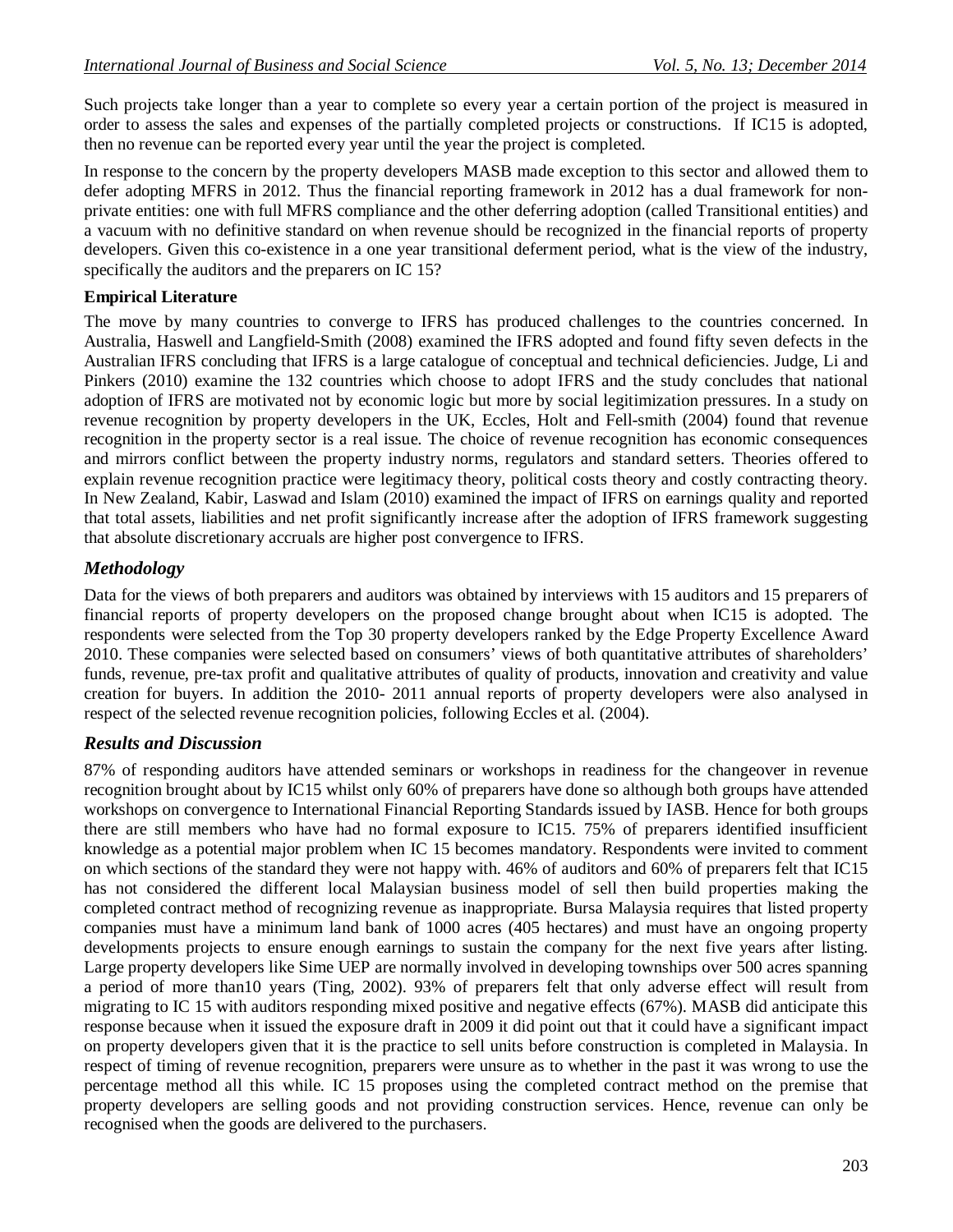IC 15 lists three categories of agreements or contracts of sale:

- (a) The agreement is a construction contract;
- (b) The agreement is for rendering of services (only); and
- (c) The agreement is for sale of goods (services plus materials)

For types (a) and (b), IFRIC 15 says the appropriate method is the percentage method. For type (c), the applicable method depends on whether the agreement meets the criterion set out in paragraph 17 or paragraph 18 of IFRIC 15.**Paragraph 17** says: "*The entity may transfer to the buyer control and significant risks and rewards of ownership of the work in progress in its current state as construction progresses. In this case*, …."**Paragraph 18**  says: "*The entity may transfer to the buyer control and significant risks and rewards of ownership of the real estate in its entirety at a single point of time (e.g. at completion, upon or after delivery). In this case,* …"

The question of which one then is applicable to the Malaysian property development industry and whether the work in progress belongs to the buyer or seller, legal ownership aside, still remains unanswered. In accounting, substance is more important than form. Respondents felt that the concept of "*continuous transfer of control, risk and reward*" introduced in IFRIC 15 is rather new and not easily understood by both preparers and auditors. FRIC 15 acknowledges that circumstances that meet the criterion of paragraph 17 may not exist frequently. In addition, IFRIC 15 requires an entity to disclose how it determines which agreements meet that criterion. The consensus is IASB appears biased towards the completed method by making it tougher to apply paragraph 17. In sum both preparers and auditors interviewed are of the view that the uniqueness of property development practices and business model and its attendant accounting policies has not been adequately addressed by the standard setters. When asked if Malaysian property developers can be differentiated from other jurisdictions, the response is mixed as both completed and percentage of completion appear applicable

Can the circumstances in Malaysia be differentiated from those in other countries to justify the use of the percentage method? It is difficult to categorically claim that our practice meets the criteria of Paragraph 17 therefore the choice is select the alternative with less ambiguity, i.e. the completed contract method. This is the choice made by both MASB and MIA. It is the hope of respondents that the two bodies could issue a formal documentation of their views so that property developers get assurance that the completed method is indeed the right method. In other jurisdictions which have converged such as Singapore, the stand is to defer adopting IFRIC 15 pending efforts to correctly interpret the standard so that the outcome will be acceptable to all stakeholders. Hong Kong however, has adopted the completed method since 2005. Respondents would like the standard setters to gain a better understanding of the property development business in Malaysia and to critically review the industry practices, laws and the terms of the typical sale and purchase agreements in order to understand completely the relationship between the developers and their customers. The relevant substance must be identified and given due consideration. Suggestions were made that the standard setters consider comparing the solution process of other jurisdictions so that ultimately financial statements will indeed be useful for decision making by users. Although there is an option of not applying a specific accounting standard on the grounds that compliance will result in misleading financial statements, the accounting policies reviewed in the annual reports indicate that this option was not exercised. A notable exception in the annual reports was the early adoption of IC15 by Mutiara Goodyear which reported that: "The *adoption of IC15 resulted in a change in accounting policy which was applied retrospectively whereby the recognition of revenue from all property development activities of the group was changed from the percentage of completion method to the completed method."* Unfortunately for the auditors they were removed for agreeing to the early adoption of the standard with the incoming auditors having the opposite opinion and the removal was initiated by shareholders. This is in contrast to an earlier view in 2010 when MASB announced the intention to adopt IC15, the President of the Malaysian Real Estate and Housing Developers Association (REHDA) gave a press release on June 11 2010 that "We are confident that as a result of the on-going consultations between REHDA and the accounting bodies as well as regulatory authorities, implementation issues surrounding the adoption of IFRIC 15 in Malaysia can be resolved in a manner which ensures that property development companies are not adversely affected."

# *Conclusion*

This paper reports on the current debate on the implications of full convergence to international financial reporting standards by non-private entities in Malaysia, in particular the challenges raised by IC 15 on revenue recognition for property developers.